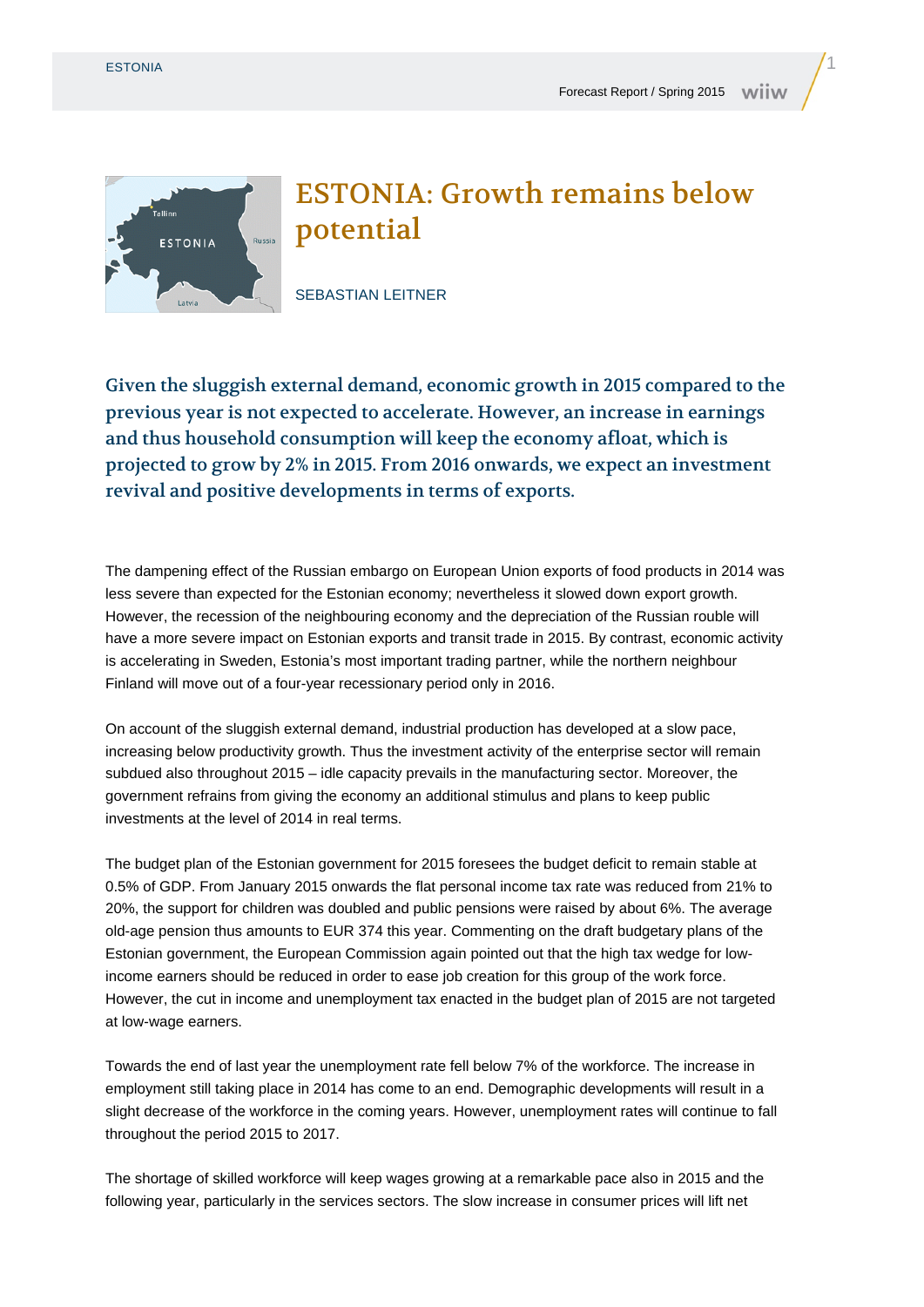earnings of households by more than 6% in real terms this year. The drop in energy prices resulted in a deflationary period in the second half of 2014. We expect prices to strengthen in the second half of 2015.

Household consumption will remain the most important driver of GDP growth in the coming two years. From 2016 onwards we expect the external environment of the Estonian economy to improve. With a revival in the price of crude oil the Russian economy should gain momentum and thus lift also the prospects for Finland. Recovering external demand will result in an upswing in investments in the Estonian manufacturing sector. Moreover, public investments will increase thereupon with the availability of new co-financing from EU funds for the period 2014-2020. We therefore expect GDP growth to remain somewhat sluggish with 2% in 2015. For 2016 and 2017 we forecast an upswing to 2.5% and 3.1%, respectively, a slight downward revision compared to our autumn forecast.